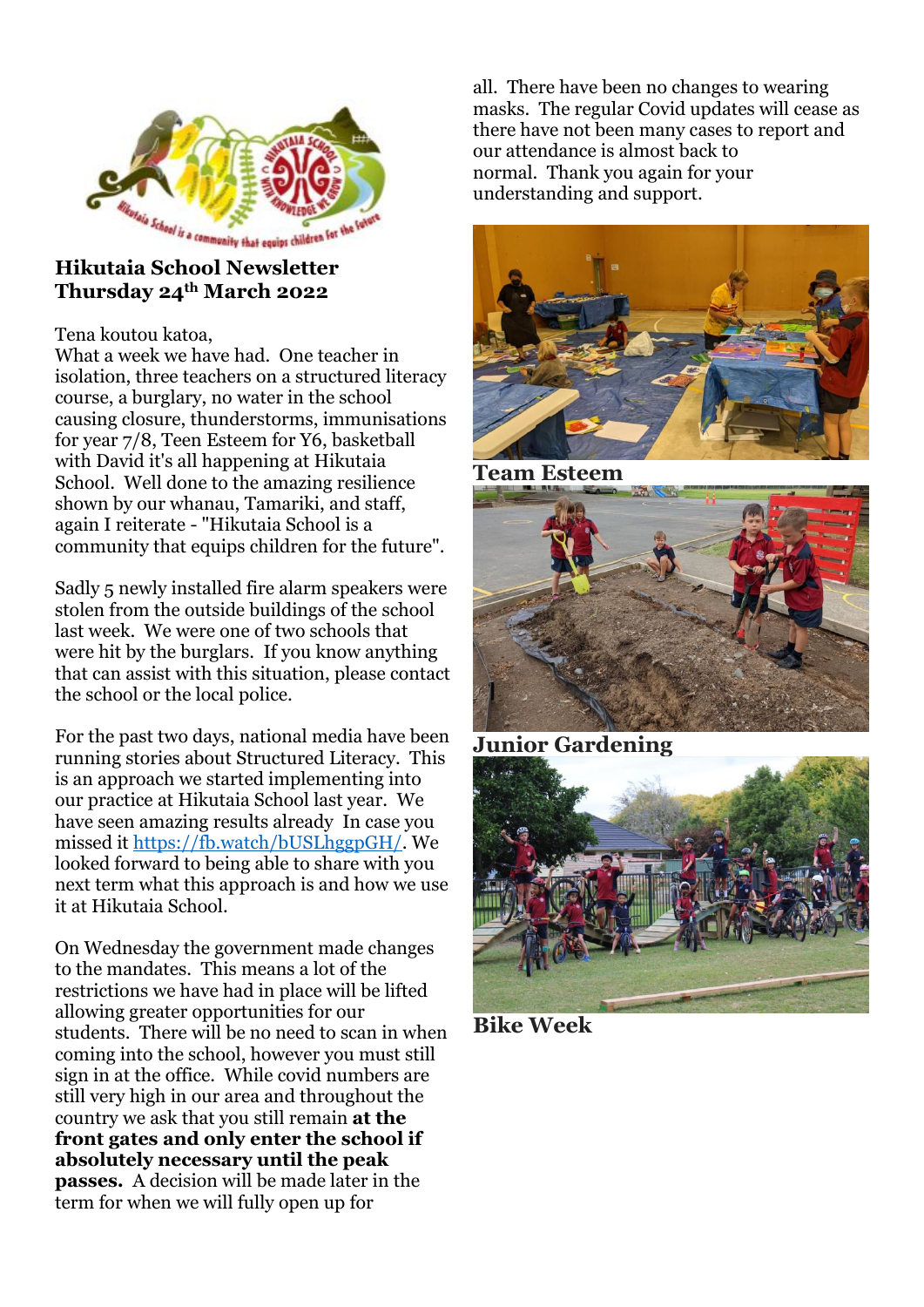# **HERO – Correspondence**





All correspondence will be conducted through three main media platforms this year, Facebook, HERO and email. Therefore, it is important that you have advised us if you have changed your email, phone number and address. If you do not have access to HERO and have issues with it, please contact Karen in the office and she will try to rectify this for you.

# **Absences**



If your child is absent for whatever reason, please ensure you share this with us either by using the Hero app, email the

office, or phone 07 862 4708 and state the reason they are absent. If no reason is given they will be coded as Explained but not justified or Truant.

Please note that our School mobile is down at the moment and I apologise ahead of time for any inconvenience this may cause and you will be advised once this matter has been rectified.

# **Year 7 & 8 – Paeroa College Technology**

Our Year 7 & 8 students return to Paeroa College Technology Thursday 31st March. Please ensure that your child is here at school by 8.30 a.m. and wearing closed in shoes.

# **BOT Elections**



A reminder that the board of trustee elections will take place later this year. If you have ever thought about running as a board rep and having a greater say in what

happens at a governance level, then please contact the school for more details.

# **Uniforms**

If you would like to purchase uniforms, please let Karen know at the office. The prices remain the same and payment is directly into the school account. (For our new parents we do not have eftpos). Once payment is received the uniforms will be sent home with children. **Friday's are the only day that NO uniforms are actioned.**

### **Paeroa Netball Association**



Last night the Paeroa Netball Association held their AGM and a number of committee members resigned from their current positions. These lovely ladies were acknowledged for the number of years that they had been with

the association and for the work they had done. Unfortunately, at the AGM they were unable to find replacements - President, Treasurer, Secretary, Women's League co-ordinator, Fun Ferns Co-ordinator and other positions. A delegate is required from all schools, but we are fortunate to have Olivia Robinson who has agreed to continue.

However, a special AGM will be held on Tuesday 12th April at 5.30 p.m. where all interested nominees will attend.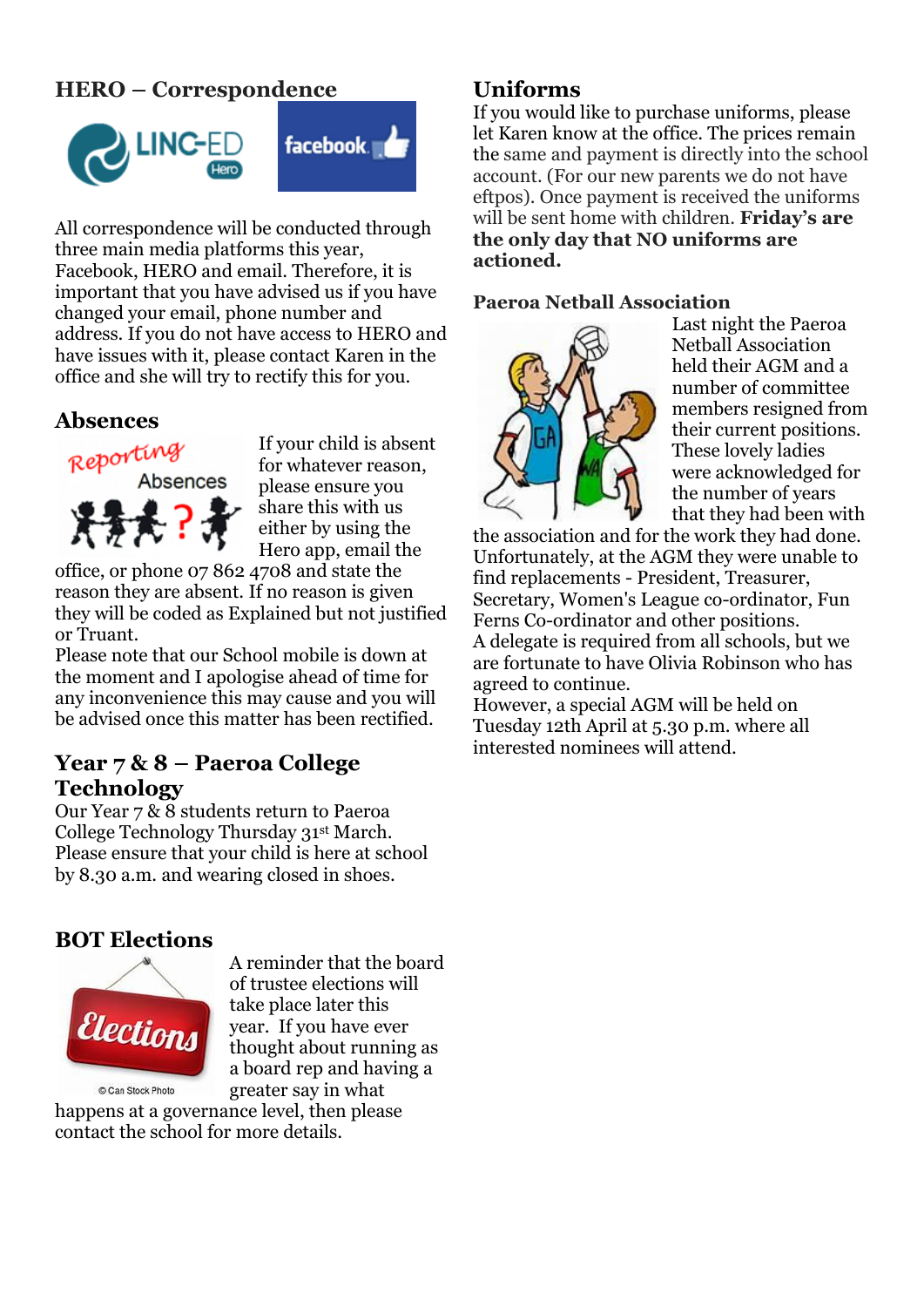

**Friday 25th** – Last day for Scholastic Book Club **Thursday 31st** – Paeroa College Technology Year 7&8



**Sunday 3rd –** Daylight Saving Ends **Thursday**  $14^{\text{th}}$  **– Last day of Term**  $1 - 3.00$  **p.m. Friday 15th** – Good Friday **Monday 18th** – Easter Monday



**Monday 2nd** - First Day of Term 2 - 9.00a.m. **Sunday 8th** - Mother's Day





# REGIS TER https://www.sporty.co.nz/viewform/175312

Online registrations close soon. Please get your registrations in as soon as possible